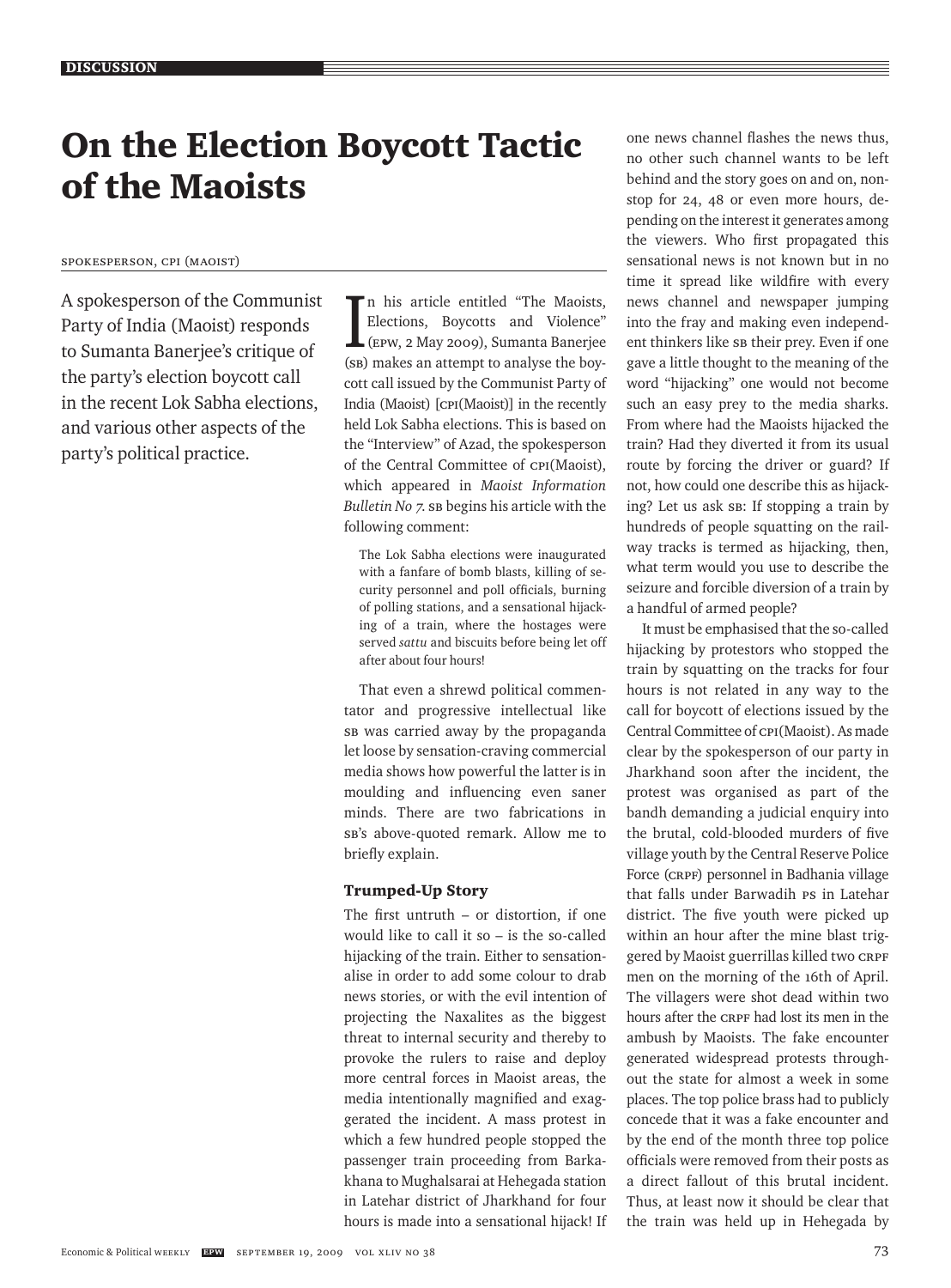unarmed protestors to object against the fake encounter, and not, let us repeat, for boycott of polls.

SB appears to be quite relieved that the Maoists had

physically targeted only the candidates and the state's representatives – the security forces, the poll officials – and thankfully refrained from attacking the voters who came in large numbers (often representing 50 to 60% of the electorate in these areas).

But here again he displays a sense of cynicism and states this as if it was the first time that the Maoists had spared the voters. In fact, even the unfortunate attacks on poll officials were an aberration and not a policy of our party. It was due to mistaken identity that a polling party (instead of the police party) became the victim in Kasamsur in Manpur area of Kanker district in Chhattisgarh (Dandakaranya). In fact, our Dandakaranya Special Zonal Committee had tendered an apology immediately after the unfortunate incident and reassured the people that it will take all precautions that such unfortunate incidents would not occur in future. Our statement was covered in the local media widely. A serious review of the mistake was also made by the concerned committee. While expressing our condolences to the families of the five polling officials who died in the landmine explosion, we made it very clear that it is not our policy to harm polling staff. Even after this it is surprising that su includes polling officials in the list of our targets.

### The Main Questions

Now taking up the main questions raised by SB, is it correct to conclude that the "vast majority of the voters are not ready for boycotting elections"? But, is it true that voters had gone in "large numbers (often representing 50 to 60% of the electorate in these areas)"? Is it a fact that there has been "moderate to high percentage of polling in Naxalite areas in Andhra Pradesh, Chhattisgarh, Orissa, Bihar and Jharkhand"? SB further tries to paint a picture of the Maoist party attempting to enforce a boycott over an unwilling population that has enthusiasm for casting their votes. He writes:

The Maoist call for boycotting the elections, the party's attempts to bring this about by large-scale attacks on the electoral machinery, and yet, the willingness of the villagers in their strongholds to queue up to cast their votes, present a peculiar web of complexities.

Let us take up these questions in turn.

How far is the contention of SB that the vast majority of people are not ready for boycotting elections true? Does SB know the facts regarding the actual percentage of votes polled in the Maoist strongholds about which he asserts so authoritatively? Did he tour any of these areas at the time of the elections or has he drawn his conclusions from the concocted stories floated by the police and the media? In the psychological war waged against the Maoist revolutionaries by the reactionary ruling classes, intelligence/police officials, and faithfully represented by the commercial media, the most common theme has been the supposed gap between the aspirations of the people and the goal of the party, besides the beaten "caught-in-the-crossfire" theory put forth not only by police officials but also people like K Balagopal as seen in his critique of the novel, *Raago*, where he cynically concludes that the interests, aspirations and goals of an adivasi girl like Raago are different from those of the party and hence one cannot expect people like her to continue in the revolution until the end. The statistics are deliberately distorted

to present such a picture to show that the party is isolated and uses force to obstruct the people when the latter go against the decisions and goals set by the party.

SB's conclusion sounds subjective and biased and hence ridiculous, particularly after seeing the apathy, disillusionment and boycott as a major trend by a significant chunk of the population in the 15th Lok Sabha elections. In fact, never before had boycott become such a potent weapon in the hands of the people as during the Elections 2009. Hence the reactionary rulers had to spend hundreds of crores of rupees to refurbish the image of the rotten parliamentary system. Bollywood and Tollywood, cricket stars, industrialists, multinational corporations, media foundations, and non-governmental organisations (NGOs) carried out non-stop propaganda about the virtues of democracy, the sanctity of the vote, how not casting the vote was tantamount to aiding criminals win, and so on. There was no end to web sites and blogs calling on people to exercise their franchise. To lend an air of credibility to their propaganda they asked the voters to use their wisdom to choose between the good and the bad, to reject the criminals and corrupt elements, and to elect the virtuous, as if there were virtuous people left in the parliamentary pigsty.

# Economic&PoliticalWEEKLY **CD-ROM 2006**

The digital version of *Economic and Political Weekly* is now available for **2006** on a single disk.

This electronic edition contains the complete content of all the issues published in 2006. The **CD-ROM 2006** comes equipped with a powerful search as well as utilities to make your browsing experience productive. Thecontents are indexed and organised as in the print edition, with articles laid out in individual sections in each issue. Users can browse through the sections or use the sophisticated search facility to locate articles and statistics of interest.

Price for **CD-ROM 2006** (in India)

Individuals – Rs 285 (Rs 250 plus postage and handling charges of Rs 35)

Institutions – Rs 535 (Rs 500 plus postage and handling charges of Rs 35)

International – US\$ 40 (including airmail postage)

#### **Also available 2003, 2004 and 2005 on three separate CDs, individual CD price as above**

Any queries please email: circulation@epw.in

To order the CD-ROMs (please specify the year) send a bank draft payable at Mumbai in favour of *Economic and Political Weekly*. The CDs can also be purchased on-line using a credit card through a secure payment gateway at epw.in.

Circulation Manager, **Economic and Political Weekly** 320, 321, A to Z Industrial Estate, Ganpatrao Kadam Marg, Lower Parel, Mumbai 400 013, India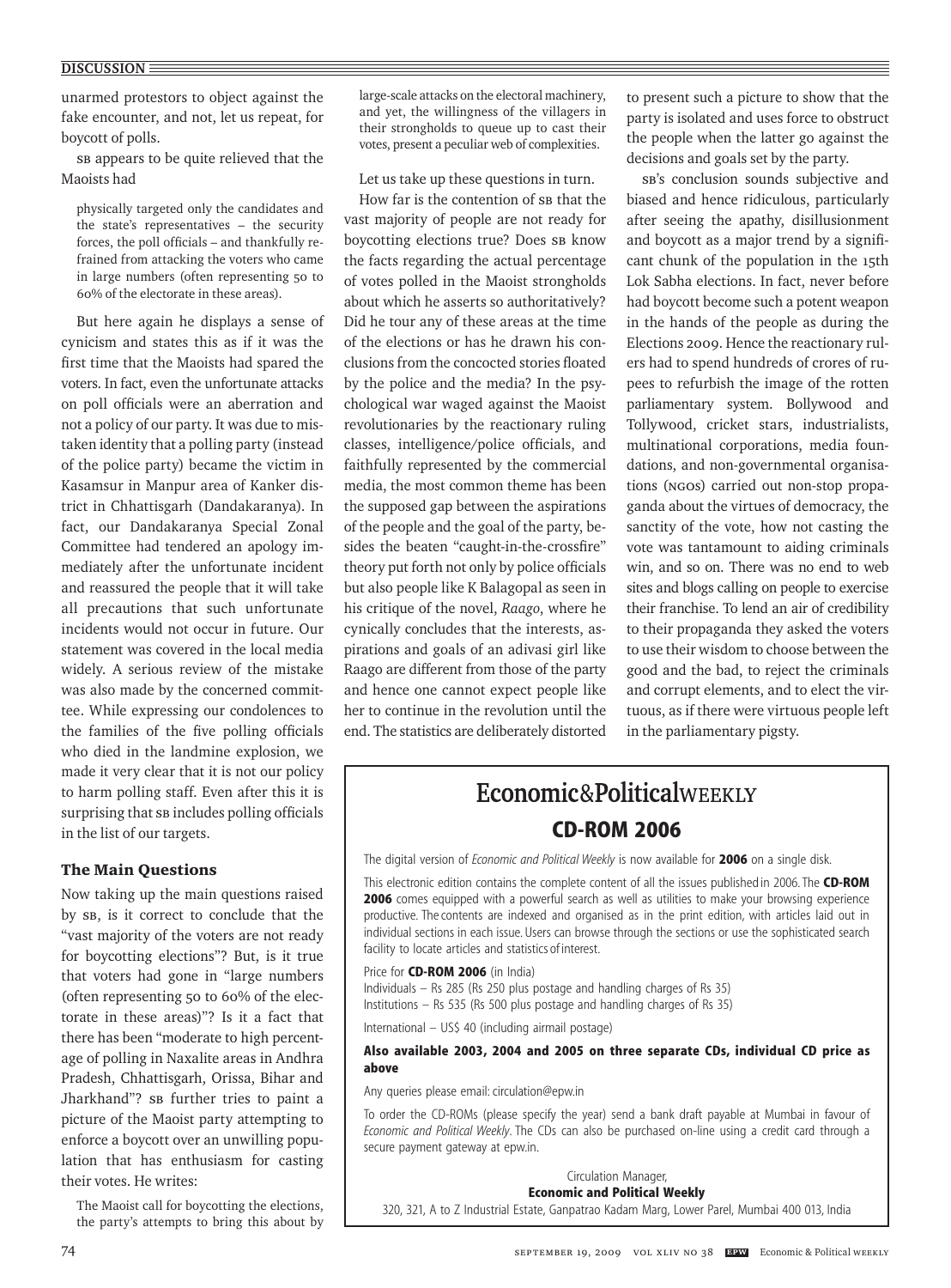The reactionary rulers have grasped the dangerous trend of boycott emerging throughout the country in the 2009 elections – a trend that SB failed to recognise. Hence they were desperate to prove that democracy was the victor. The day the first phase of elections to the Lok Sabha was completed on 16 April, the media tried to show how democracy had won against anarchy, how ballot proved to be superior to bullet, how people defied the Maoists and came forth to exercise their franchise braving the bullet, and such endless rhetoric. "Bullet vs Ballot: Voters Give Mandate on Maoist-hit LS Seats" wrote a paper. "Maoist Warnings Fail to Deter Voters in Red Zone" claimed another, pointing to the 45% votes polled in Gaya district. "Despite Red Terror 50% Polling in Jharkhand" crowed another paper. "Ballot Wins against Bullet" ran another headline. There was no limit to such hollow claims and empty phrases to prove that the so-called democracy got the upper-hand in this sham drama. The Chief Election Commissioner-designate Navin Chawla howled that "democracy triumphed over Naxalism on 16 April".

Despite such appeals to the voters by all and sundry, hardly 50% turned up at the polling booths. In Mumbai, where the shrill cries of these apologists of parliamentary democracy were the loudest, the percentage of voting was a paltry 43.2%; in Thane even less. Then on whose behalf is SB speaking? If he comes to a conclusion based on the 43% who voted in Mumbai, then how undemocratic would his stand be for neglecting the majority of 57% who had refused to be drawn to the polling booths even when popular actors and NGOs engaged in intense campaigning calling on them to vote? He agrees that people had indeed used boycott as a form of protest relating it to their local issues. Yet, he concludes:

Proud of their democratic right and hopeful of some change through the electoral process, they will cast their votes – though they are doomed to be betrayed by the victorious candidates.

Our party had never denied the fact that people will cast their votes but not because they are "proud of their democratic right and hopeful of some change through the electoral process" as imagined by SB. What percentage of the electorate actually

exercised its vote and how much of the vote was rigged? What percentage of the voting population voted out of compulsion, material and other incentives, caste, communal, ethnic, regional and other factors? And, how many voters were forced into voting due to threats and intimidation by gun-toting khaki goons or local rowdies? If all these are taken into account what would be the percentage of voters who actually exercised their franchise freely and of their own accord?

## Voting in Naxalite Areas

As regards the conclusion that there has been "moderate to high percentage of polling in Naxalite areas in Andhra Pradesh, Chhattisgarh, Orissa, Bihar and Jharkhand", where did SB get his figures from? If he goes through the local media in each of these states instead of relying on the Delhi-centric press, then he cannot afford to miss the reports of zero to nominal polling in hundreds of booths, and repolling in several centres amidst unheard of security. He cannot afford to miss visuals of empty booths and security forces all around with hardly any civilians in sight. For instance, during the assembly elections in Chhattisgarh in last November, polling was held thrice in a centre called Gougonda in Konta constituency. In the third re-poll, over a 1,000 policemen and CRPF personnel were deployed but only 10 out of a total of 711 votes were polled. The attempts of the police to terrorise the people and force them to cast their votes simply did not work as elsewhere since people had fled upon seeing the police. We had cited several such instances in our *Bulletin No 7*. In Anthagadh constituency, polling personnel did not go to the polling centre in Partap Pur, Chota Pakhanjur, Chote Bethiya, and Aakmetta. About 1,50,000 voters in 176 villages spread across 13 Lok Sabha constituencies in the state of Jharkhand boycotted the polls this time. In Lalgarh, in West Medinipur district of West Bengal, no votes were cast in several booths. Of the 30,000 voters in Lalgarh, not more than 100 voted. In Malkangiri in Orissa, almost no polling was reported from booths in remote areas like Manyamkonda, Kurmanur, Poplur, Tangurkonda, Bodigeta, Karkatpalli, etc. The list of successful boycotts or nominal polling runs long.

In Andhra Pradesh, it is true there has been a setback to the revolutionary movement. No wonder, there has been an increase in the polling percentage. But even in the best of times rigging and voting at gunpoint ensure that in the villages considered to be the strongest bases of the Maoists the polling percentage would go up to even 80 to 90%. Deployment of the police can ensure a high percentage of polling even in Maoist strongholds. And in the native villages of the party leaders, the percentages go up to 80 to 90%. All the political parties are one in ensuring such an outcome to show that people do not heed the call of the Maoists and that democracy had won. In the recent elections, the headlines in most newspapers and the electronic media show how paranoid the rulers are about the boycott call of the Maoists and their desperation to prove that democracy was, after all, the victor. SB must do some homework before venturing to make sweeping comments and conclusions that people in Naxalite areas also do not heed the call given by the Maoist party.

What exactly he is driving at is not very clear. But from his remarks and the tone and tenor of his arguments it seems he wants the party to contest the elections as the "vast majority of the voters are not ready for boycotting elections". Or at least, he does not want the party to issue a call for boycott since that, he feels, is not the aspiration of the people. He naively asks:

if the voters are given what it considers 'the minimum democratic right to reject the parties and candidates', will the party allow them to participate in the elections, or still insist on boycotting them?

He strongly believes that the boycott call should not be given as the majority of the people are not ready. He asks the CPI (Maoist) leaders:

(W)ill they recognise that the vast majority of the Indian electorate, despite their disillusionment with the present political leadership, are not yet ready for boycotting elections?

He agrees that our party does not use force and intimidate the voters and hence gives scope for "villagers in their strongholds to cast their votes without fear, instead of heeding to their boycott call".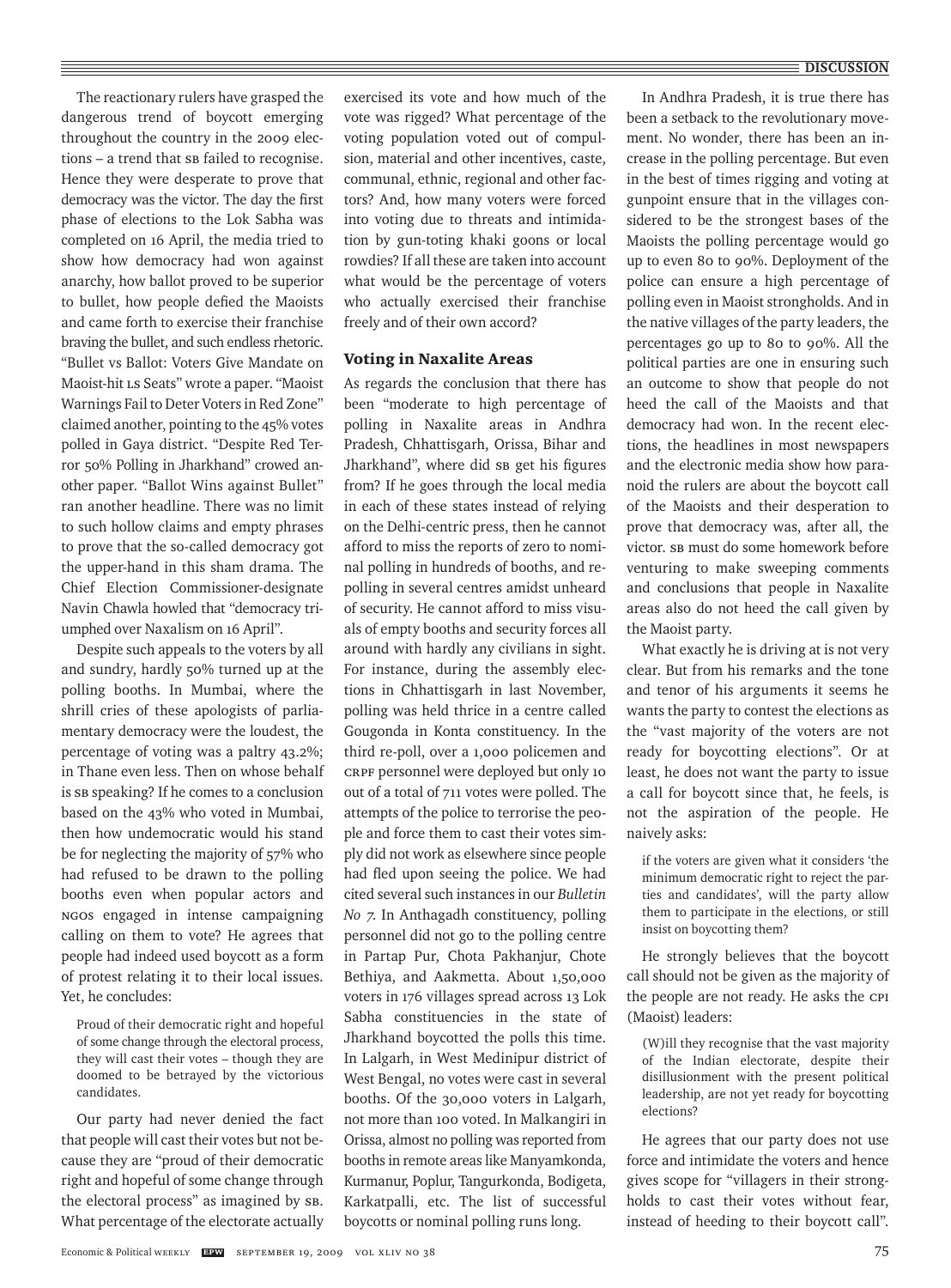#### **DISCUSSION**

And hence he concludes: "This should be an eye-opener to the CPI(Maoist) leadership".

We think that the trend of boycott will grow stronger as the revolutionary movement grows stronger, the organs of people's revolutionary power come into being in vast tracts of the country, the armed strength of the people grows and the People's Liberation Guerrilla Army (PLGA) makes impressive gains and wins decisive victories in some areas. Without the consolidation of the party, people's army and revolutionary mass organisations, organs of people's power, and without gaining an upperhand over the enemy in a significant area, one cannot imagine people coming out in huge numbers to boycott the polls. The emergence of an alternative to the parliamentary institutions will bring about a qualitative change in the perception, preparedness and approach of the people towards Parliament and the contesting political parties.

#### Learning from Our Mistakes

We welcome any frank and meaningful criticism of our line, policies and practice such as sB's criticism on the choice of priorities by the Indian Maoists. He says: "They have not yet been able to offer a wide-ranging viable alternative model that appears convincing and acceptable to the various sections of the poor all over India." This criticism is partially true. Given the vastness of the country and the weakness of the Maoist movement, the model that is being developed in Dandakaranya and parts of Bihar, Jharkhand, Orissa and some other states, is not yet seen as a viable alternative by various sections of the poor all over India. Moreover, the problems in the advanced areas and plains, and in the urban areas are of a different nature and we admit our party has not been able to address the problems of the poor living there. Thus, whatever has been achieved in a few pockets of the backward areas does not provide a wide-ranging viable alternative model by itself. A lot more has to be done to convince the people about a viable alternative model.

While such a constructive criticism is to be welcomed, one cannot understand the rationale behind some of his unwarranted comments like citing some mistakes on

the part of our party which are of no relevance here. For instance, ridiculing the apology tendered by the Maoists to the unfortunate deaths of five polling personnel in Chhattisgarh on the 16 April, SB recounts some serious mistakes committed by the Maoists in the past, like the three decades-old Kakatiya train incident, and a few incidents of punishments to police agents, and questions: "How long will they go on repeating such 'mistakes', and dismissing them as 'collateral damages' on their path of revolution?" There are also comments such as "the frequent killings of poor villagers by paranoiac Maoist guerrillas who suspect them of being police agents" based on concocted police reports or the biased reports in the media.

The Kakatiya train incident has been a blot in our party history and was due to the sheer inexperience of the comrades who were involved in the early years of our party's life. But, the above allegation needs some explanation from the party. We Maoists have never dismissed our mistakes and justified the deaths of innocent civilians as "collateral damages". Every such incident is thoroughly reviewed by the concerned party committee, and where needed, by a higher party committee; those responsible are censured, lessons are drawn, and measures are initiated to rectify such mistakes and weaknesses. The hue and cry of the police, the mainstream political parties and the media over the punishments to police agents should be seen in the correct perspective. The police lure poor people into their informer network, create covert agents to work from within the party and the revolutionary movement, and attempt to cause the maximum damage to the party and the movement. Our failure to break the back of the intelligence network of the police is one of the main causes for the setback we had suffered in Andhra Pradesh. Learning from the lesson, we have been more cautious and have succeeded in breaking the enemy intelligence network to a considerable extent in Dandakaranya (Chhattisgarh and Maharashtra), Bihar, Jharkhand, Orissa and West Bengal, which is one of

# Economic&PoliticalWEEKLY **Review of Labour**

#### **May 30, 2009**

| Beyond the Factory: Globalisation, Informalisation of<br>Production and the New Locations of Labour                               | - Kalyan Sanyal,<br>Rajesh Bhattacharyya |
|-----------------------------------------------------------------------------------------------------------------------------------|------------------------------------------|
| Neoliberal Subjectivity, Enterprise Culture and New Workplaces:<br>Organised Retail and Shopping Malls in India                   | - Nandini Gooptu                         |
| The Effects of Employment Protection Legislation<br>on Indian Manufacturing                                                       | - Aditya Bhattacharjea                   |
| Power, Inequality and Corporate Social Responsibility: The Politics of<br>Ethical Compliance in the South Indian Garment Industry | – Geert De Neve                          |
| Revisiting Labour and Gender Issues in Export Processing Zones:<br>Cases of South Korea, Bangladesh and India                     | - Mayumi Murayama,<br>Nobuko Yokota      |
| Defragmenting 'Global Disintegration of Value Creation'<br>and Labour Relations                                                   | – G Vijay                                |
| For copies write to:<br>Circulation Manager,                                                                                      |                                          |
| <b>Economic and Political Weekly,</b>                                                                                             |                                          |
| 320-321, A to Z Industrial Estate, Ganpatrao Kadam Marg,                                                                          |                                          |
| Lower Parel, Mumbai 400 013.                                                                                                      |                                          |
| email: circulation@epw.in                                                                                                         |                                          |